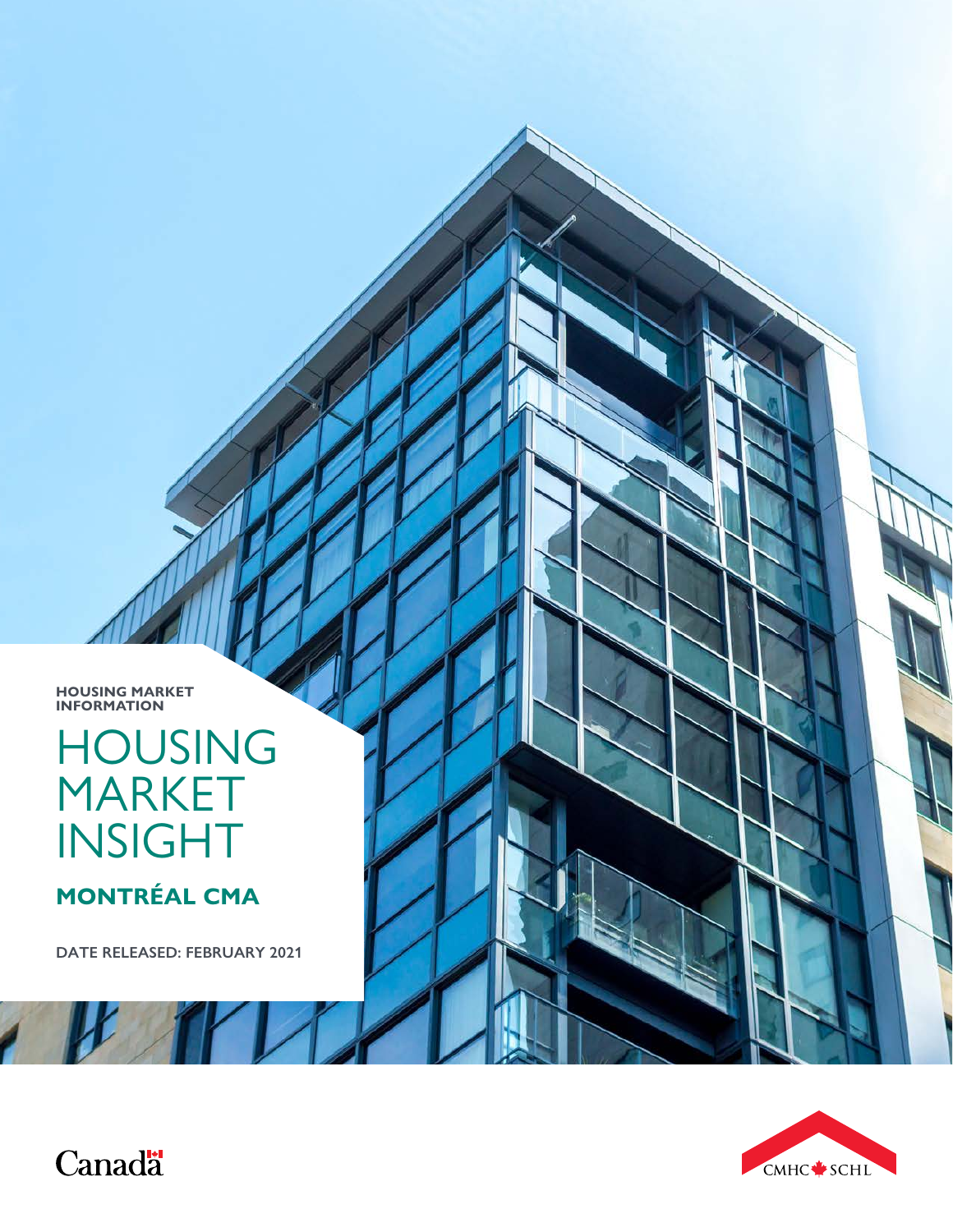### <span id="page-1-0"></span>**Table of Contents**

- **3** [Highlights](#page-2-0)
- **3** [Introduction](#page-2-0)
- **4** Few new rental apartments [in most Montréal boroughs](#page-3-0)
- **5** The conversion of rental [properties into undivided](#page-4-0)  [co-ownerships is concentrated](#page-4-0)  [in certain central sectors of](#page-4-0)  [Montréal](#page-4-0)
- **[7 Conclusion](#page-6-0)**
- **[8 Appendix](#page-7-0)**
- **8** [Definitions](#page-7-0)
- **8** [Methodology](#page-7-0)
- **9** [Fewer duplexes, but more](#page-8-0)  [triplexes and fourplexes in](#page-8-0)  [Montréal over the last 12 years](#page-8-0)



**Lukas Jasmin-Tucci Economist**



**Francis Cortellino Economist**

"From 2011 to 2019, approximately 3,900 rental apartments, or about 1% of the rental stock, were converted into undivided co-ownerships in Greater Montréal, particularly in small buildings in Le-Plateau-Mont-Royal, Rosemont–La-Petite-Patrie and Hochelaga-Maisonneuve. Given the low construction of new rental units in these areas, these conversions may have limited tenants' choices."

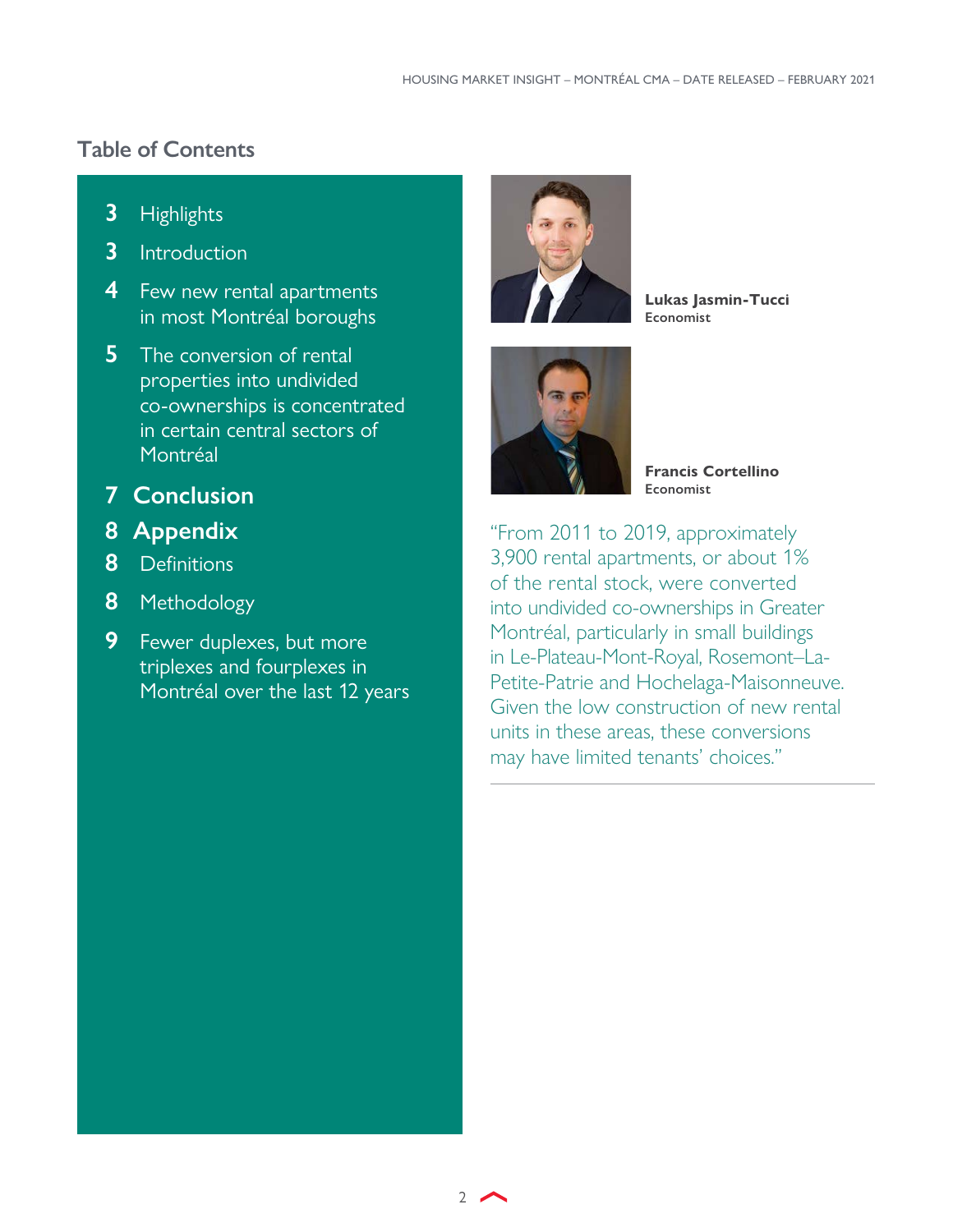## <span id="page-2-0"></span>**Is the conversion of rental properties into undivided co-ownerships common in Greater Montréal?**

### **Highlights**

- An important issue raised in recent years is the potential reduction in tenants' choices due to the conversion of rental apartments into condominiums. Access to new data enables us to examine whether this phenomenon is widespread or isolated in Greater Montréal and its various sectors.
- From 2011 to 2019, approximately 3,900 rental apartments were converted into undivided co-ownerships in the Montréal metropolitan area, representing about 1% of the rental stock. During this period, the phenomenon was mostly concentrated from 2011 to 2013, and has been on a downward trend since then.
- The majority of the converted units are located in Montréal, particularly in the boroughs of Mercier– Hochelaga-Maisonneuve, Rosemont–La Petite-Patrie and Le-Plateau-Mont-Royal. These conversions accounted for less than 2% of the rental stock in these areas. Nevertheless, the number of apartments converted in these three boroughs (2,250) during this period remained higher than the construction of new rental units (1,200).
- As a result, the conversion of rental apartments into undivided co-ownerships withdrew rental units from the market from 2011 to 2019. This may have put downward pressure on the vacancy rate and made it more difficult for renter households to find housing. However, this is a rapidly declining trend, with the most significant period dating back to 2012. The decreases in the vacancy rate recorded between 2015 and 2019 in the CMA therefore indicate that other supply and demand factors likely influenced the rental market.

### **Introduction**

After a long period of low activity, rental apartment construction has been on a sharp rise for about five years in the Greater Montréal area. This increase in the number of units<sup>1</sup> is expected to boost choice for the city's many tenants, thereby reducing the pressure on rents. Nevertheless, this massive influx of new dwellings may not have been evenly distributed across all of Montréal, with some sectors benefiting less than others from this addition to the inventory of existing rental units.

In addition, during the same period, existing buildings may also have been removed from the rental market, thereby reducing supply. For example, conversions of rental properties into condominiums.<sup>2</sup>

For rental units that are converted into divided co-ownerships (see definitions), a regulatory process is generally in place,<sup>3</sup> enabling municipalities to better measure the scope of this phenomenon.4

However, the conversion of rental apartments into undivided co-ownerships (see definitions) does not have to follow such a structured regulatory process. This makes it much more difficult to measure its importance and evolution in recent years in the Montréal census metropolitan area (CMA).

In light of this latest information, and of recent access to new data on conversions of rental properties into undivided co-ownerships from 2011 to 2019 (see methodology), it becomes important to ask whether certain Greater Montréal sectors have been more affected by these conversions than others over the past few years, and if so, what the extent of this phenomenon has been.

<sup>&</sup>lt;sup>1</sup> All things being equal.

<sup>&</sup>lt;sup>2</sup> Another example is the demolition of buildings for various reasons.

<sup>&</sup>lt;sup>3</sup> For example, within Montréal, the owner of a rental building may have to apply to the borough for a derogation from the conversion ban. The landlord will then have to file an application for authorization to convert with the Régie du logement, which will make its decision at a later date. For more details, please visit <https://www.tal.gouv.qc.ca/en/conversion-to-divided-co-ownership> (October 30, 2020).

<sup>4</sup> Annual data on the number of conversion requests is available from the Tribunal administratif du logement (TAL). These applications may be accepted or rejected by the TAL.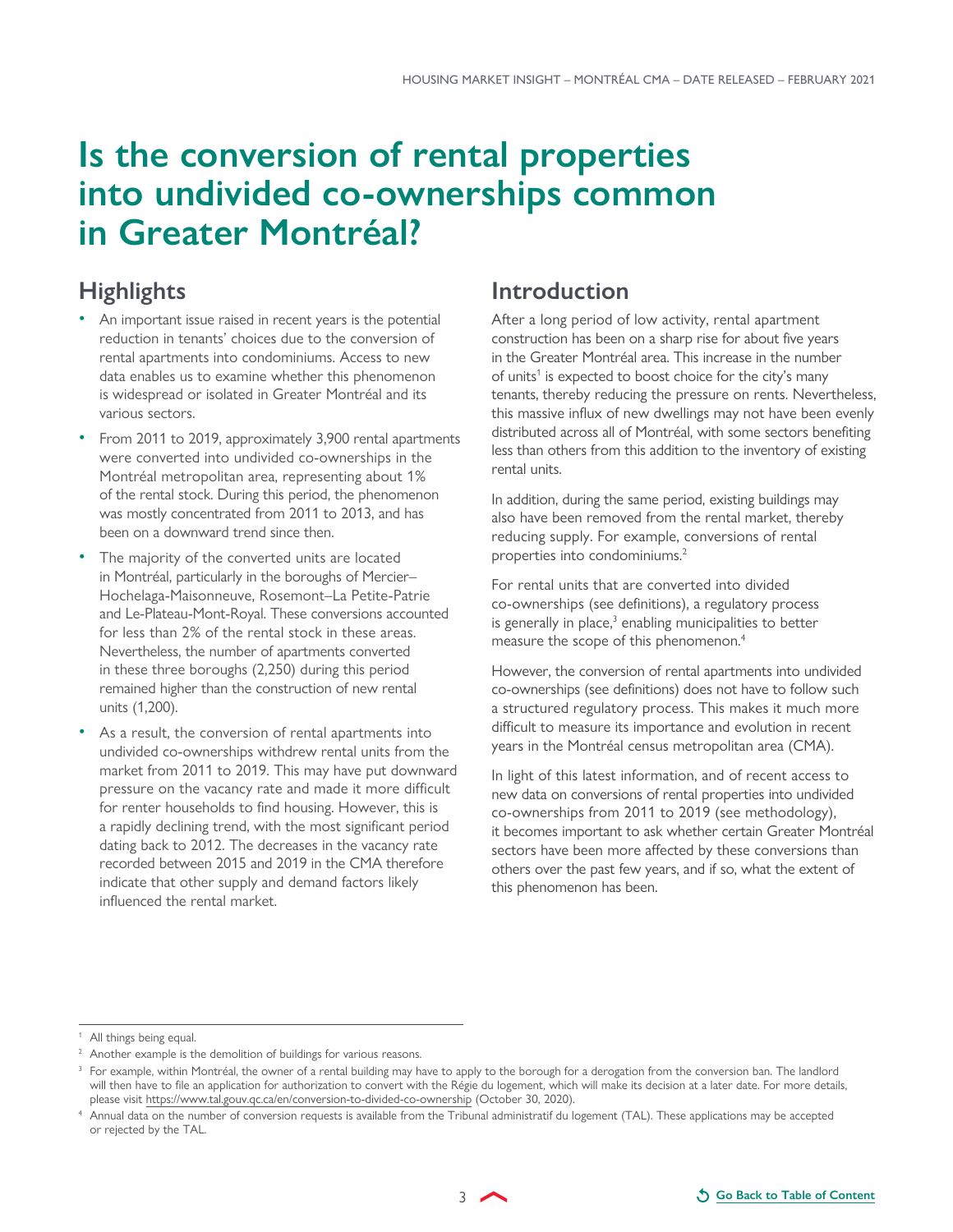<span id="page-3-0"></span>In the same context, it is also important to verify the level of construction of new rental units in areas where conversions have been more frequent. A weak addition of new rental units and a high number of conversions in a given area could reduce the quantity of rental units available. This could potentially limit the choice for tenants in the market and increase pressure on rents, thereby reducing affordability.

At this point, it is important to mention that the objective of this report is not to measure the exact evolution of the rental stock from 2011 to 2019 in the Montréal CMA and its various sectors. Several other factors outside the scope of this study may have influenced this evolution: demolitions of existing rental units, conversions of former businesses into residential rental buildings, etc.<sup>5</sup> However, an appendix at the end of this report examines the particularities of the evolution of the rental stock in Montreal over the past 12 years.

This study therefore focuses on conversions of rental properties with three or more rental units into undivided co-ownerships,<sup>6</sup> for which little data was previously available.

More specifically, we set out to answer the following questions:

- How has the construction of rental apartments been distributed geographically over the past few years in Greater Montréal? Do some sectors stand out?
- Has the conversion of rental apartments into undivided co-ownerships been common in recent years in the Greater Montréal area? How does this differ across sectors?

The answers to these questions will help us better understand the evolution of rental supply in the Montréal real estate market and its various sectors over the last few years.

### **Few new rental apartments in most Montréal boroughs**

From 2011 to 2014, the number of new rental apartments<sup>7</sup> completed and added to the rental stock was relatively low, averaging about 1,700 units per year. From 2015 to 2019, with the slowdown in the new condominium market, more and more rental units were built, and on average just over 6,000 units were added each year.8

However, the distribution of these new units across the Greater Montréal area was somewhat uneven. From 2011 to 2019, about three quarters of these units were located outside Montréal, particularly in the suburbs.

Within Montréal, new rental units were also concentrated in only a few boroughs (see table 1). In the vast majority of boroughs, barely a few dozen units were added to the existing rental stock. The Sud-Ouest (including Griffintown) and Ville-Marie boroughs were exceptions to the rule, as together they have averaged about 500 new rental apartments each year since 2011.9

**Table 1: Completion of conventional rental apartments\* by Montréal borough, annual average from 2011 to 2019**

| <b>Boroughs</b>                                                                                                                               | <b>Units</b>        |
|-----------------------------------------------------------------------------------------------------------------------------------------------|---------------------|
| Anjou, Lachine, L'Île-<br>Bizard-Sainte-Geneviève,<br>Le-Plateau-Mont-Royal,<br>Montréal-Nord, Outremont,<br>Saint-Laurent, Verdun            | Fewer than 20 units |
| Pierrefonds-Roxboro,<br>Rivière-des-Prairies-Pointe-<br>aux-Trembles, Saint-Léonard                                                           | 21 to 50 units      |
| Ahuntsic-Cartierville,<br>LaSalle, Mercier-Hochelaga-<br>Maisonneuve, Rosemont-<br>La-Petite-Patrie, Villeray-<br>Saint-Michel-Parc-Extension | 51 to 75 units      |
| Côte-des-Neiges-Notre-<br>Dame-de-Grâce, Le Sud-<br><b>Ouest, Ville-Marie</b>                                                                 | More than 75 units  |

Source: CMHC

\* Excluding apartments in retirement homes and co-operatives.

Given that most Montréal boroughs have not been able to experience a significant increase in their rental stock through new construction, it becomes even more important to confirm whether these boroughs have lost rental units in favour of undivided co-ownerships—and by how much, if at all. This is the focus of the next section.

<sup>&</sup>lt;sup>5</sup> Units removed from long-term rental for short-term tourism are also not considered in this report.

<sup>&</sup>lt;sup>6</sup> For more details, see the methodology appendix.

<sup>&</sup>lt;sup>7</sup> Excluding apartments in retirement homes and co-operatives.

<sup>8</sup> Over the 2015–2019 period, the increase was gradual, from about 2,500 in 2015 to 10,500 in 2019.

 $^9\,$  As mentioned above, the average for the 2015–2019 period is much higher than for the 2011–2014 period.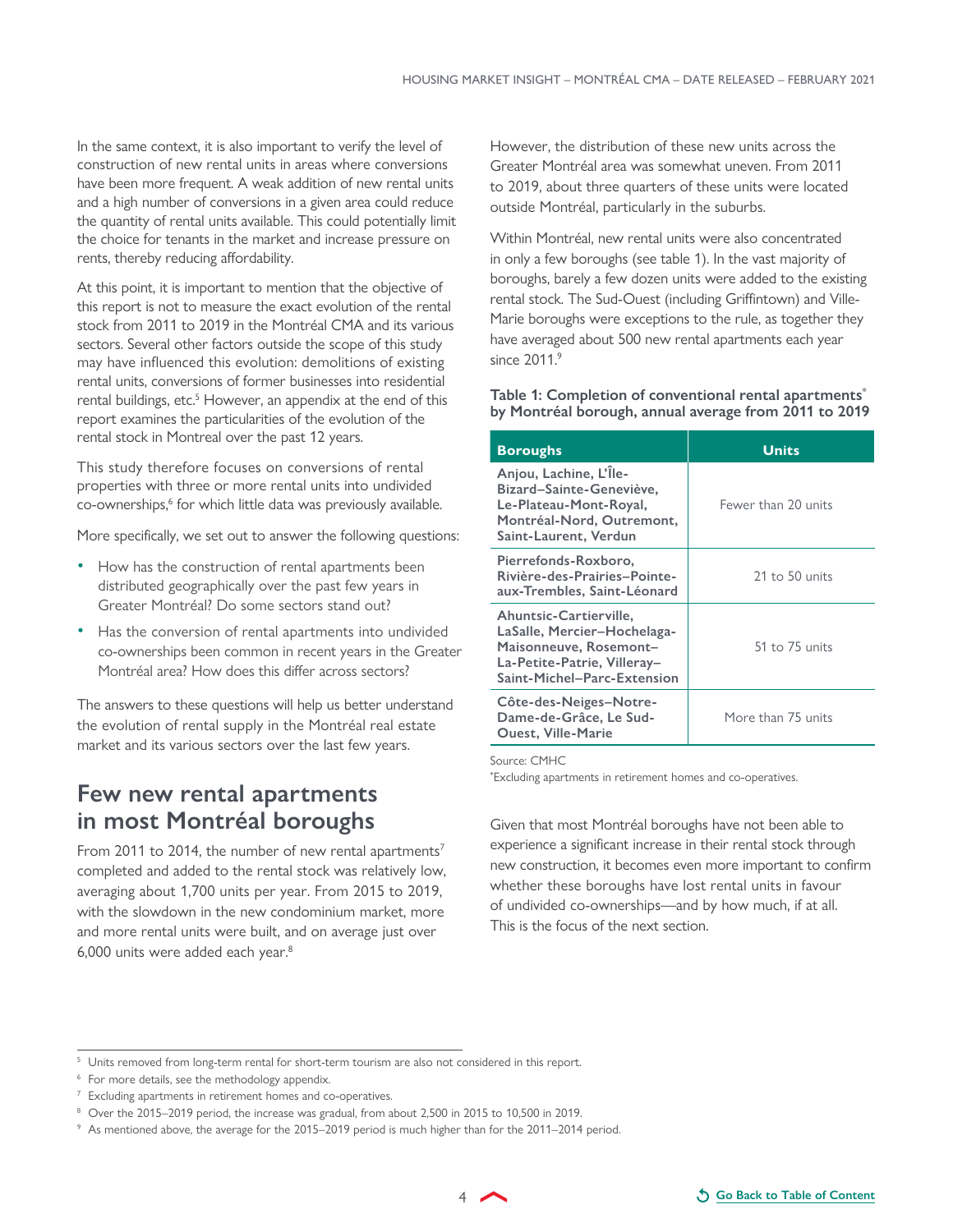### <span id="page-4-0"></span>**The conversion of rental properties into undivided co-ownerships is concentrated in certain central sectors of Montréal**

From 2011 to 2019, 975 rental buildings were converted into undivided co-ownerships in the Montréal metropolitan area (almost all of them located in the city of Montréal). These buildings represent a total of 3,924 apartments converted into undivided co-ownerships in Greater Montréal, or approximately 1% of all rental units.<sup>10</sup> Over this period, the trend was mainly concentrated from 2011 to 2013, which accounts for 60% of conversions carried out since the compilation of this data began in 2011.

Since then, the trend has been downward. In 2019, 215 Montréal apartments were converted into undivided co-ownerships, far from the peak of 1,000 apartments in 2012 (see figure 1). This downward trend in recent years also appears to have occurred in conversions to divided co-ownerships.<sup>11</sup>

It is difficult to determine the exact reasons for the decline in the number of conversions over the past seven years. However, this decline starting in 2013 is generally consistent with the period when the condominium market eased sharply and the supply of existing (or new) condominiums became very significant. During this period, households who wanted to buy a condominium had a lot of choice, which meant that the option of buying a rental property to convert it into a condominium was likely much less used.



Nearly 80% of converted buildings are small (three or four units).<sup>12</sup> At the beginning of the study period, there were occasionally a few large buildings with eight or more units that were converted into undivided co-ownerships, but these cases have become the exception since 2015.

The majority (57%) of these converted units are concentrated in three Montréal boroughs: Mercier–Hochelaga-Maisonneuve, Rosemont–La Petite-Patrie and Le-Plateau-Mont-Royal.13 More than a quarter of the conversions in Greater Montréal were recorded in Le-Plateau-Mont-Royal. These three boroughs alone account for 2,256 apartments converted into undivided co-ownerships since 2011 (see table 2). This represents just under 2% of the number of units removed from the rental stock in these three boroughs.<sup>14</sup> During the same period in these three boroughs, only 1,194 new conventional units<sup>15</sup> were completed, about half the conversion losses.

5

<sup>&</sup>lt;sup>10</sup> 2019 Greater Montréal rental stock based on data from the CMHC Rental Market Survey.

<sup>11</sup> In 2011–2012 and 2012–2013 (fiscal years), the TAL received applications to convert 521 and 668 Montréal apartments to condominiums respectively. Since then, this number has gradually declined to 115 units in 2019–2020.

<sup>&</sup>lt;sup>12</sup> In the case of divided co-ownerships, from 2014 to 2019, 97% of the units for which a conversion request was made to the TAL were in duplexes or triplexes.

<sup>&</sup>lt;sup>13</sup> For divided co-ownerships, from 2014 to 2019, these three boroughs accounted for 42% of the units for which a conversion request was made to the TAL.

<sup>&</sup>lt;sup>14</sup> Two data sources were used to estimate the rental stock in these boroughs. First, the number of total units in buildings with two to five units, based on the City of Montréal's property assessment roll in 2007. Second, in order to be consistent with our study, which considers only buildings with three or more units, the number of units located in plexes was excluded. In both cases, the data comes from the *Profil des ménages et des logements* and the *Profil sociodémographique, Ville de Montréal [French only]*, both of which use data from the 2007 property assessment roll and the 2006 Statistics Canada Census.

<sup>&</sup>lt;sup>15</sup> Excluding apartments in retirement homes and co-operatives.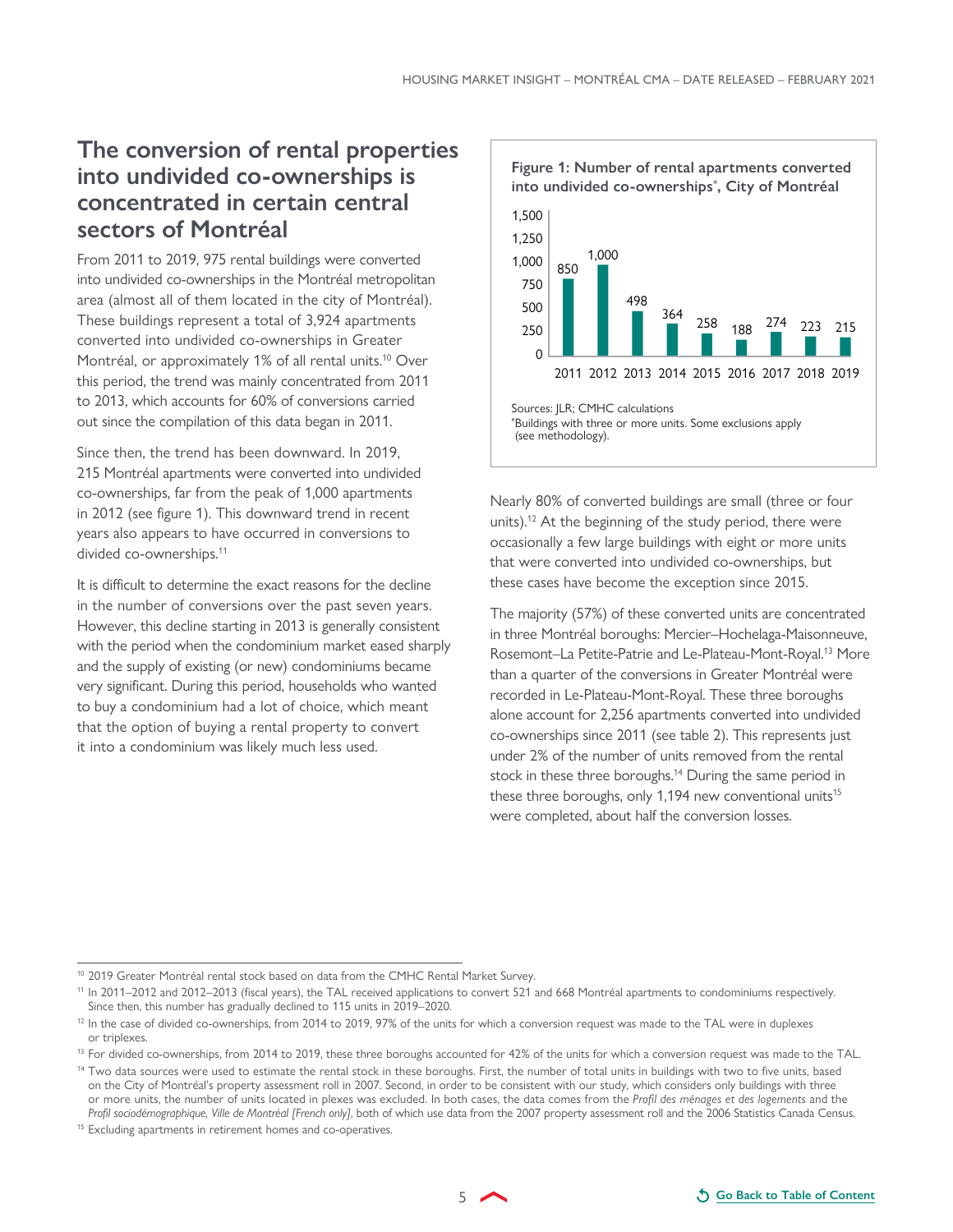**Table 2: Number of rental apartments converted into undivided co-ownerships\* from 2011 to 2019 by Montréal borough**

| <b>Boroughs</b>                          | <b>Number</b> | %   |
|------------------------------------------|---------------|-----|
| Côte-des-Neiges-<br>Notre-Dame-de-Grâce  | 341           | 9   |
| Le-Plateau-Mont-Royal                    | 997           | 26  |
| Le Sud-Ouest                             | 174           | 4   |
| Mercier-Hochelaga-<br><b>Maisonneuve</b> | 605           | 16  |
| Outremont                                | 150           | 4   |
| Rosemont-<br>La Petite-Patrie            | 654           | 17  |
| Verdun (including<br>L'Île-des-Sœurs)    | 284           | 7   |
| <b>Ville-Marie</b>                       | 251           | 6   |
| Villeray-Saint-Michel-<br>Parc-Extension | 286           | 7   |
| Other boroughs                           | 128           | 3   |
| City of Montréal                         | 3,870         | 100 |

Sources: JLR; CMHC calculations

\* Buildings with three or more units. Some exclusions apply (see methodology section).

Some sectors stand out within the boroughs. In the northern part of Le-Plateau-Mont-Royal, the block consisting of Rachel (south) and Jeanne-Mance (west) streets and the Canadian Pacific Railway tracks (north and east)<sup>16</sup> includes 664 units converted into undivided co-ownerships, or 17% of all conversions in Greater Montréal.

Further east, in the Mercier–Hochelaga-Maisonneuve borough, the Hochelaga-Maisonneuve sector<sup>17</sup> had 579 units converted into undivided co-ownerships, or 15% of all conversions in Greater Montréal.

In the Rosemont–La Petite-Patrie borough, most conversions are concentrated in La Petite-Patrie and Vieux-Rosemont sectors, between Jean-Talon (north) and Iberville (east) streets and the Canadian Pacific Railway tracks (south and west).<sup>18</sup> There are 555 conversions, or 14% of all conversions in Greater Montréal.

Most of the remaining conversions are in the boroughs of Villeray–Saint-Michel–Parc-Extension, Ville-Marie, Verdun and Côte-des-Neiges—Notre-Dame-de-Grâce. While this phenomenon is more concentrated in some areas than others, a downward trend over the study period was observed in all boroughs.

Converting a rental property into an undivided co-ownership does not necessarily mean a loss of rental units, since Greater Montréal has a significant number of condominiums available for rent. However, some indivision agreements prohibit leasing. In cases where renting is permitted, the Civil Code of Québec does not allow the landlord to repossess the unit for personal use.19

As such, these restrictions suggest that apartments converted into undivided co-ownerships are unlikely to be destined for the rental market. Consequently, their withdrawal from the rental market is probably more definitive than in the case of divided co-ownerships, of which approximately 20% are offered for rent in Montréal.<sup>20</sup>

The conversion of rental apartments into undivided co-ownerships therefore leads to a reduction in supply on the rental market. This may put downward pressure on the vacancy rate and make it more difficult for renter households to find housing. However, this is a rapidly declining trend, with the most significant period of rental activity recorded in 2012.

The declines in the vacancy rate between 2015 and 2019<sup>21</sup> in Greater Montréal also reflect a period of low conversion from rental apartments to undivided co-ownerships. This decrease in the vacancy rate was also observed across the metropolitan area, including areas where conversion to condominiums is non-existent, suggesting that other fundamental supply and demand factors were mainly at work.

<sup>16</sup> Refers to the H2J, H2H and H2T forward sortation areas.

<sup>&</sup>lt;sup>17</sup> Refers to the H1W and H1V forward sortation areas.

<sup>&</sup>lt;sup>18</sup> Refers to the H2S, H1Y and H2G forward sortation areas.

<sup>&</sup>lt;sup>19</sup> [Civil Code of Québec, Section 1958.](http://legisquebec.gouv.qc.ca/en/showdoc/cs/ccq-1991/20020624#se:1958) The owner of an= undivided share of an immovable may not repossess any dwelling in the immovable unless the only other owner is his or her spouse.

<sup>&</sup>lt;sup>20</sup> More specifically, on the Island of Montréal. Source: CMHC.

<sup>&</sup>lt;sup>21</sup> The rate decreased from 4.2% in 2015 to 1.6% in 2019 for the city of Montréal.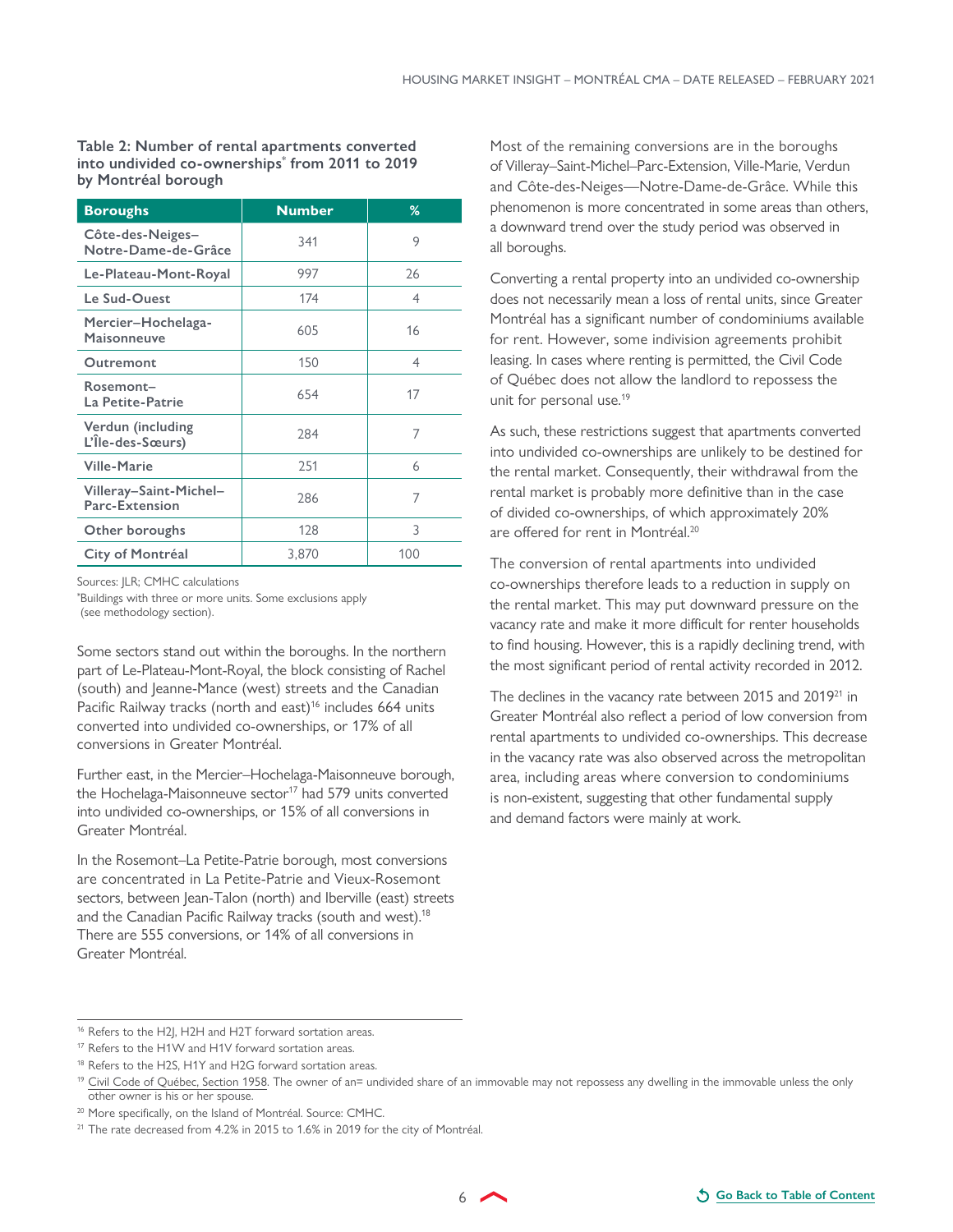## <span id="page-6-0"></span>**Conclusion**

The overall results presented in this report illustrate that rental supply may have decreased in recent years in some Montréal boroughs. While it remains difficult at this stage to estimate the impact of these conversions on the vacancy rate and rent changes, the sharp decline in the conversion of rental apartments to undivided co-ownerships in recent years suggests that several other factors may have come into play, including changes in demand.

Nevertheless, in periods of high rental demand, as has been the case in recent years in Greater Montréal, this reduction in supply has likely made the search for new housing more complex for tenants in certain sectors of the city.

In the medium to long term, it will also be interesting to see if the number of conversions could eventually pick up in areas where condominium supply remains low over a long period of time.

## **Additional Resources**

**Sign Up**

**Get the latest findings directly in your inbox**



**[cmhc.ca/researchnewsletter](https://www.cmhc-schl.gc.ca/en/cmhc-enewsletters/housing-research/subscribe)**

**Stay Informed**

**Get more housing market publications and reports**

**[BROWSE](https://www.cmhc-schl.gc.ca/en/data-and-research)**

**[cmhc.ca/housingmarketinformation](https://www.cmhc-schl.gc.ca/en/data-and-research)**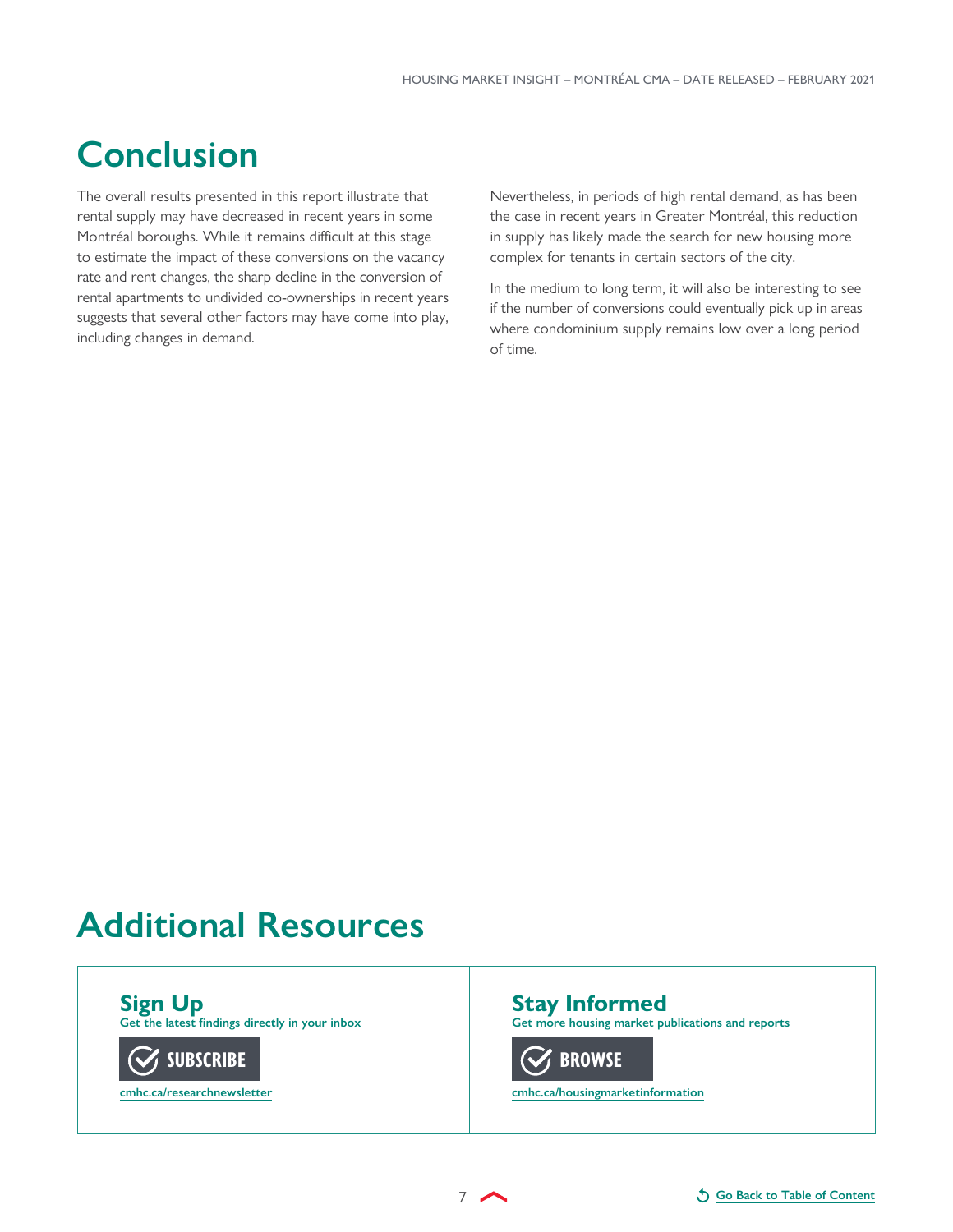# <span id="page-7-0"></span>**Appendix**

### **Definitions**

According to the Chambre des notaires du Québec:

"Property is said to be held in divided co-ownership when it is split into two or more fractions. Each fraction may belong to one or more people. The best known example of divided co-ownership is a condominium building. Each owner of a fraction has exclusive ownership of a private portion of the property (the condominium). Each owner holds a share in the common areas of the property belonging to all the co-owners. This share is proportional to the relative value of the private fraction. This value is indicated in the declaration of co-ownership that the seller gives to the buyer and that is filed with the land registry."22

Still according to the Chambre des notaires du Québec:

"Property held in undivided co-ownership has a single cadastre, i.e. a single lot number, but it belongs to several people, the undivided co-owners. None of these undivided co-owners owns a private portion of the property; each owns a fraction of the whole."23

### **Methodology**

In this report, conversions relate to rental properties with three or more units. $24$  Given that the status of duplexes over time seemed more volatile (for example, rental units converted into undivided co-ownerships to become rental units again), they were excluded from the analysis.

The appearance of an indivision agreement (contract between the various owners of an undivided property, that is, the undivided co-owners) is one of the signs that a rental property has been converted into an undivided co-ownership. This indivision agreement must subsequently be published in the Quebec Land Register, an information which the firm JLR, an Equifax company, has been collecting since 2011. The results of this report therefore cover the period from 2011 to 2019.25 The creation of an indivision publication, although recommended, is not mandatory. Furthermore, the publication of an indivision agreement may also occur at any time following the conversion of a rental property. For example, a rental property could have been sold between the undivided co-owners (undivided sales) in 2008, but the creation and publication of an indivision agreement between the same owners could have only occurred in 2014.

In order not to record, from 2011 onwards, rental properties that would have been converted before that date (but with an indivision agreement as of 2011), rental properties where at least three undivided sales were recorded before 2011 are excluded from the results. In other words, if a rental property was sold in several parts to people prior to 2011, this means that the property was likely converted into undivided co-ownerships also before 2011, well before an indivision agreement came into force a few years later.

In addition, in order to detect conversions of rental properties where an indivision agreement would not have been used, it could be useful to look at the notarial deed of an undivided sale, which may also contain a passage stipulating the right of exclusive use or enjoyment of one of the owners over a part of the property.26 For example, one of the undivided co-owners might be the only one who can use a specific apartment or parking lot. This presence of an exclusive right of use in the undivided sale is therefore another indicator allowing us to identify rental properties that have been converted into undivided co-ownerships.

As a result, this methodology likely captures the vast majority of rental properties converted into undivided co-ownerships since 2011, although it remains possible that a few cases may have been missed.<sup>27</sup>

<sup>22</sup> <https://www.cnq.org/en/your-notarial-services/real-estate/condominium-divided-co-ownership/#faq-8775> on January 27, 2020.

<sup>23</sup> <https://www.cnq.org/en/the-chambre-and-your-protection/faq/what-is-undivided-co-ownership/>on January 27, 2020.

<sup>&</sup>lt;sup>24</sup> Without commercial premises.

<sup>&</sup>lt;sup>25</sup> At least one undivided sale must also be assigned to the property. Undivided sales, whether tied, multiple or under \$30,000, are not included in the data for this study because they generally do not represent an actual conversion of a rental building, or because they do not establish its new status.

<sup>&</sup>lt;sup>26</sup> Where an indivision agreement and an exclusive right of use in an undivided sale for the same immovable are present, but with two different publication years, the oldest conversion year is used. However, these two years coincide most of the time.

 $27$  For example, in the absence of an indivision agreement or a clear passage in the notarial deed demonstrating that an owner has the right to exclusive use of a part of the property.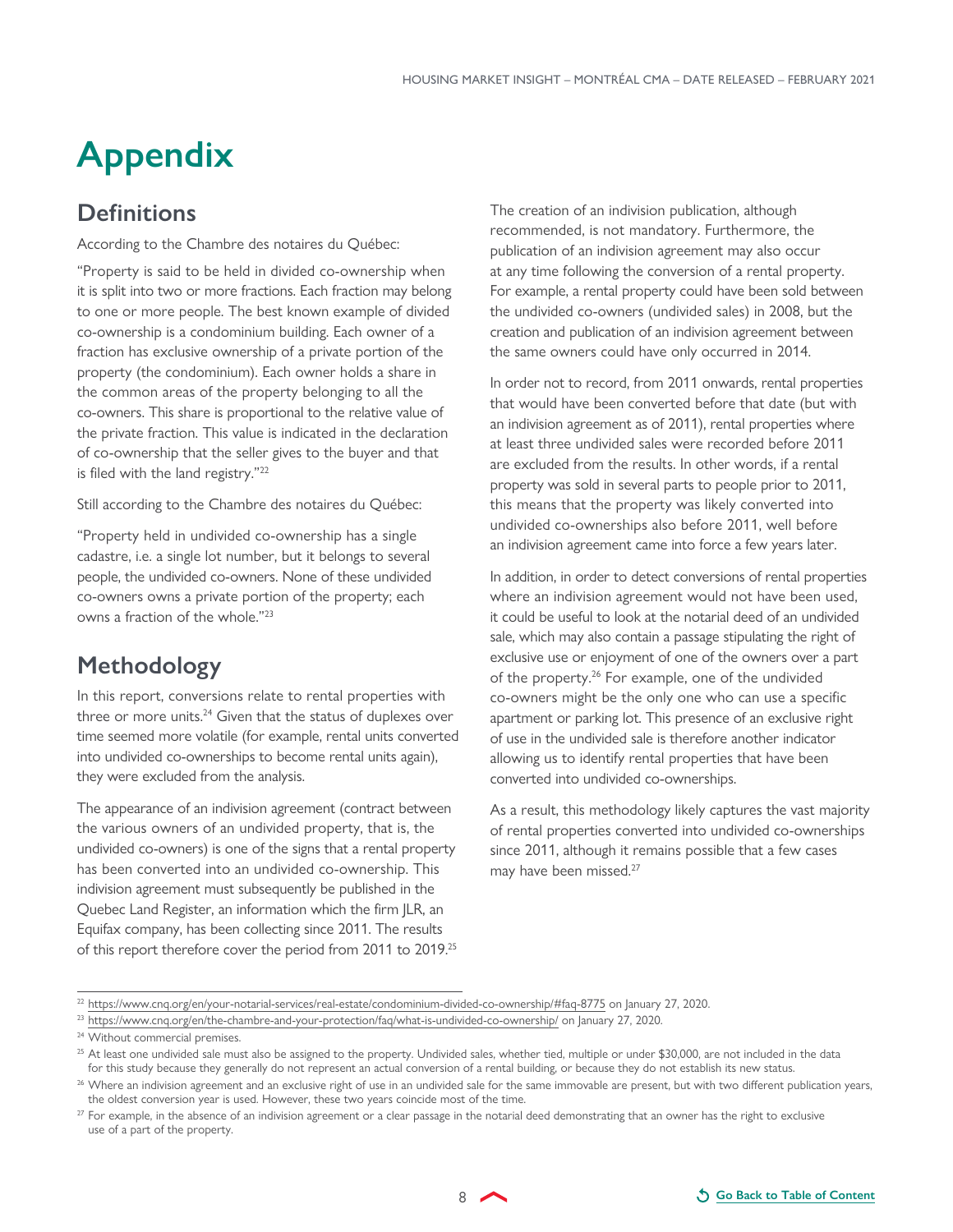### <span id="page-8-0"></span>**Fewer duplexes, but more triplexes and fourplexes in Montréal over the last 12 years**

Discussions are currently underway in some Montréal boroughs on the need to limit the reduction<sup>28</sup> of the number of rental units available on their territory, particularly in duplexes and triplexes (for example, by limiting duplex conversions to single-family homes).

In this regard, it is worthwhile to ask two questions: Is the number of rental units really declining in Montréal? If so, are rental buildings of certain sizes more affected than others? The purpose of this short analysis is to examine the evolution of the city of Montréal's rental stock over the past few years. Using data from the property assessment roll, the Ministère des Affaires municipales et de l'Habitation (MAMH) provides annual data on the stock of different housing types for all municipalities, cities and villages in the province.<sup>29</sup> Table 1, below, shows the number of rental buildings<sup>30</sup> by size (number of apartments) in the city of Montréal in 2008 and in 2020, as well as the variation between those two years.

Thus, between 2008 and 2020, a decrease of approximately 6,000 duplexes (or 12,000 units) was observed in the city of Montréal, representing nearly 10% of all buildings in this category. Some of them may have been converted to other types of properties—such as divided co-ownerships or single-family homes—or even demolished.

| <b>Size</b>       | 2008   | 2020   | <b>Change in Number</b> | Change (%) |
|-------------------|--------|--------|-------------------------|------------|
| 2 units           | 62,194 | 56,319 | $-5,875$                | $-9.4$     |
| 3 units           | 35,695 | 37,408 | 1,713                   | 4.8        |
| 4 units           | 13,409 | 14,611 | 1,202                   | 9.0        |
| 5 units           | 6,496  | 6,458  | $-38$                   | $-0.6$     |
| 6 to 9 units      | 12,082 | 12,140 | 58                      | 0.5        |
| 10 to 19 units    | 3,472  | 3,463  | $-9$                    | $-0.3$     |
| 20 to 29 units    | 1,392  | 1,422  | 30                      | 2.2        |
| 30 to 49 units    | 984    | 1,005  | 21                      | 2.1        |
| 50 to 99 units    | 550    | 560    | 10                      | 1.8        |
| 100 or more units | 299    | 337    | 38                      | 12.7       |

#### **Table 1: Number of Rental Structures\* by Size, City of Montréal**

Sources: Ministère des Affaires municipales et de l'Habitation, CMHC calculations

\* Also includes divided co-ownerships.

<sup>&</sup>lt;sup>28</sup> As well as the division and subdivision of apartments.

<sup>29</sup> <https://www.mamh.gouv.qc.ca/evaluation-fonciere/donnees-statistiques/>, October 16, 2020.

<sup>30</sup> Also includes undivided co-ownership.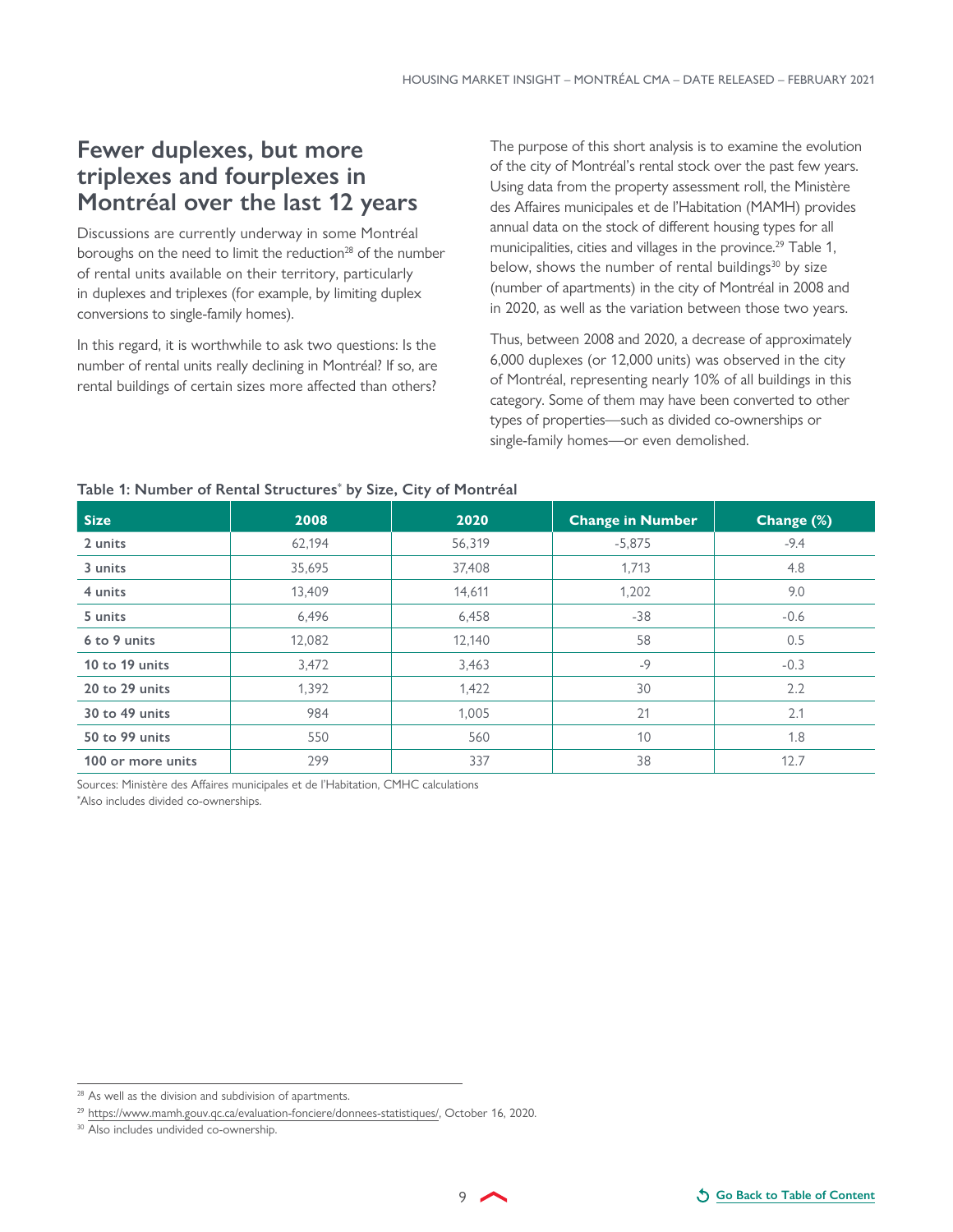It is also possible that duplexes with larger apartments were transformed into triplexes (or even fourplexes). For example, a large unit on the second floor of a duplex could have been converted into two smaller units. The year in which the loss of duplexes was greatest ( 1,340 duplexes in 2011) was also the year where the increase in triplexes was strongest (+711). This increase cannot be explained by the number of new triplex starts in Montréal, which number only a few dozen units each year.

Thus, from 2008 to 2020, approximately 1,700 triplexes (or 5,100 units) and 1,200 fourplexes (4,800 units) were added to the Montréal area. As a result, it is possible that larger apartments were transformed into several smaller new units. An increase in inventory was also observed for the vast majority of larger buildings. Overall, the rental stock of the city of Montréal therefore increased between 2008 and 2020.

Nevertheless, Montréal tenants no longer have the same options as before. Some duplex units have been converted to other housing types or to smaller apartments. This suggests that there are now fewer units for larger households, but more for smaller ones.

In addition, given their smaller size, these units are generally expected to have lower rents than the larger apartments they once were. However, the renovations typically entailed by these conversions can also put upward pressure on rents.

Meanwhile, the number of dwellings located in larger buildings, particularly those with 100 units and more, has increased sharply. These buildings, typically located in a city's more central areas, also generally charge higher rents. For example, according to our 2020 Rental Market Survey, the average rent for two-bedroom apartments in a building with 100 or more units was \$1,428, compared to \$856 for a building with three to five units. As a result, this market shift to apartments in high-rises could also affect the affordability of apartments.

In conclusion, the data presented in this report indicate that the supply of rental housing in the city of Montréal has increased over the past 12 years. However, this net increase masks different realities: the number of units in duplexes has decreased, a loss that has not been offset by the increase in the number of apartments located in triplexes or fourplexes. Additionally, more very large high-rises have been built, pushing the overall apartment supply upward.

The dynamics of Montréal's rental market have probably changed accordingly, as the income required to access housing in these high-rises is not the same as for housing in the rest of the market. Our Rental Market Survey, which was released in January 2021, assess the conditions (vacancy rates and rents) in these small and large buildings during the pandemic.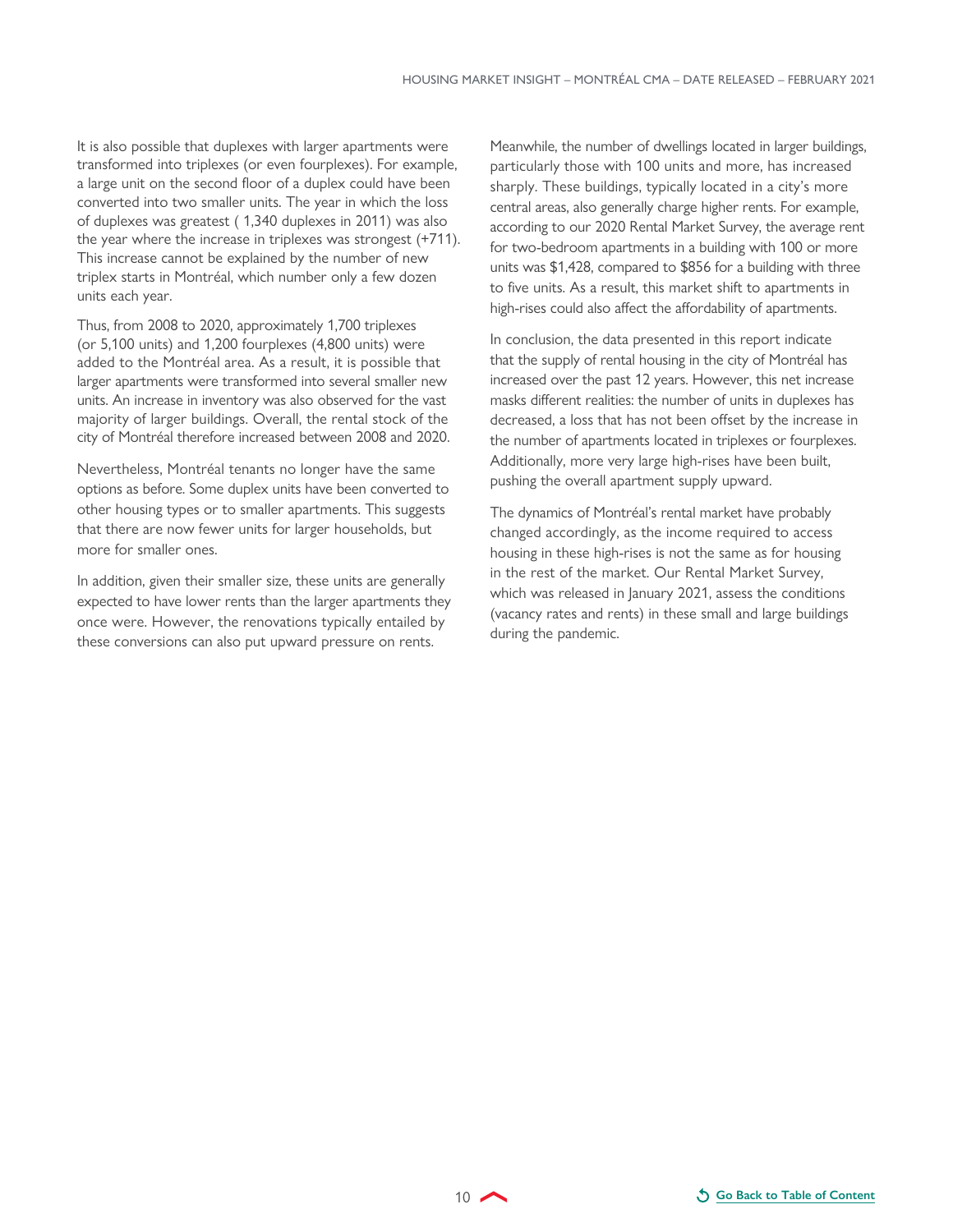### **CMHC helps Canadians meet their housing needs**

Canada Mortgage and Housing Corporation (CMHC) has been helping Canadians meet their housing needs for more than 70 years. As Canada's authority on housing, we contribute to the stability of the housing market and financial system, provide support for Canadians in housing need, and offer unbiased housing research and advice to Canadian governments, consumers and the housing industry. Prudent risk management, strong corporate governance and transparency are cornerstones of our operations.

For more information, visit our website **[cmhc.ca](https://www.cmhc-schl.gc.ca/en)** or follow us on [Twitter,](http://www.twitter.com/CMHC_ca) [LinkedIn,](http://www.linkedin.com/company/canada-mortgage-and-housing-corporation) [Facebook](https://www.facebook.com/cmhc.schl), [Instagram](https://www.instagram.com/cmhc_schl/) and [YouTube](http://www.youtube.com/CMHCca).

You can also reach us by phone at 1-800-668-2642 or by fax at **1-800-245-9274**.

Outside Canada call **613-748-2003** or fax to **613-748-2016**.

Canada Mortgage and Housing Corporation supports the Government of Canada policy on access to information for people with disabilities. If you wishto obtain this publication in alternative formats, call **1-800-668-2642**.

©2021 Canada Mortgage and Housing Corporation. All rights reserved. CMHC grants reasonable rights of use of this publication's content solely for personal, corporate or public policy research, and educational purposes. This permission consists of the right to use the content for general reference purposes in written analyses and in the reporting of results, conclusions, and forecasts including the citation of limited amounts of supporting data extracted from this publication. Reasonable and limited rights of use are also permitted in commercial publications subject to the above criteria, and CMHC's right to request that such use be discontinued for any reason.

Any use of the publication's content must include the source of the information, including statistical data, acknowledged as follows:

Source: CMHC (or "Adapted from CMHC," if appropriate), name of product, year and date of publication issue.

Other than as outlined above, the content of the publication cannot be reproduced or transmitted to any person or, if acquired by an organization, to users outside the organization. Placing the publication, in whole or part, on a website accessible to the public or on any website accessible to persons not directly employed by the organization is not permitted. To use the content of this CMHC publication for any purpose other than the general reference purposes set out above or to request permission to reproduce large portions of, or the entire content of, this CMHC publication, please send a Copyright request to the Housing Knowledge Centre at [Housing\\_Knowledge\\_Centre@cmhc.ca](mailto:Housing_Knowledge_Centre@cmhc.ca). Please provide the following information: Publication's name, year and date of issue.

Without limiting the generality of the foregoing, no portion of the content may be translated from English or French into any other language without the prior written permission of Canada Mortgage and Housing Corporation.

The information, analyses and opinions contained in this publication are based on various sources believed to be reliable, but their accuracy cannot be guaranteed. The information, analyses and opinions shall not be taken as representations for which Canada Mortgage and Housing Corporation or any of its employees shall incur responsibility.